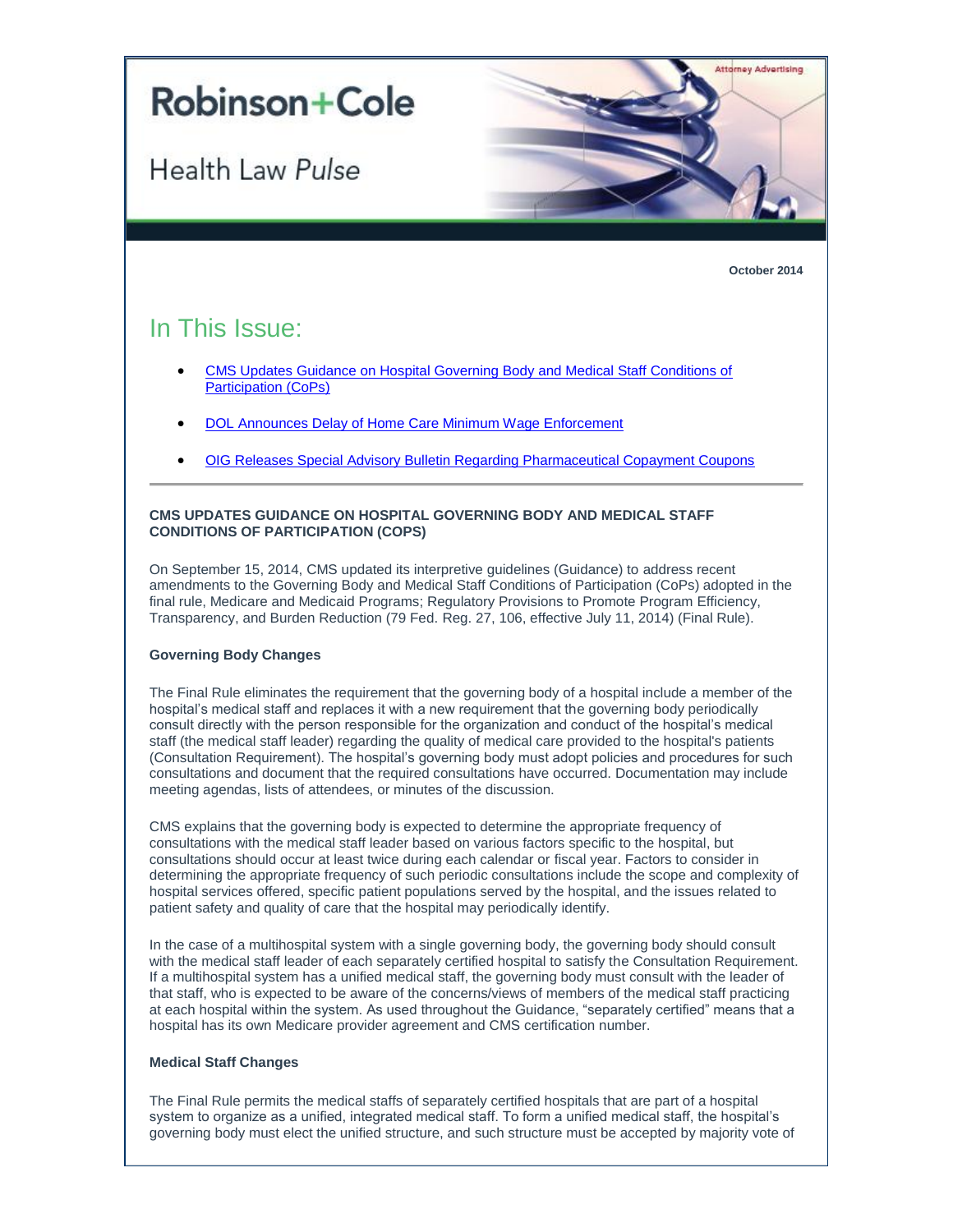medical staff members in accordance with the medical staff's bylaws. Governing boards and their medical staffs have considerable leeway in formulating the details of the voting process, provided the rules are consistent with the following parameters:

- The criteria as to which categories of medical staff members have the right to vote on a unified medical staff must be the same as for other amendments to the medical staff's bylaws.
- It cannot be required, as a condition for holding an opt-out vote, that a petition be signed by the same number of voting members required for a successful vote.
- A supermajority requirement is permissible only if generally required to amend the medical staff's bylaws.
- Where a unified medical staff has already been established, an opt-out decision cannot be delegated to that staff's executive committee, even if the executive committee is otherwise delegated authority to amend unified medical staff bylaws.
- If a hospital system does not currently have a unified medical staff, approval solely by a hospital's medical staff executive committee is permissible if consistent with the hospital's medical staff bylaws governing amendments in effect at the time of the vote.
- The rules may establish a minimum interval between votes on a unified medical staff, but CMS cautions that an interval of more than two years between votes is too long.

Hospitals part of hospital systems are expected to put medical staff bylaws in place to address the process for accepting or opting out of medical staff unification even if the hospital does not currently use a unified medical staff.

Because many systems had already interpreted the medical staff CoPs to permit unified medical staffs prior to the Final Rule, CMS views the prior existence of a unified medical staff as evidence of the election of this option by a hospital's governing body. A hospital with a unified medical staff in place prior to July 11, 2014, is not required to hold a vote among the members of its medical staff. The governing body of such a system, however, should formally notify medical staff members with voting privileges of its preference to continue using the unified medical staff and the members' right to vote to opt out of the unified medical staff.

CMS acknowledges that the process of amending bylaws to address the issue of medical staff unification can be a lengthy one and does not set any firm date requirement for completing such process; however, CMS does expect hospitals part of a system that had a unified medical staff as of July 11, 2014, to have at least initiated the process before December 31, 2014.

The Guidance acknowledges that separately certified hospitals using a unified medical staff may present special challenges. CMS expects hospital and medical staff leadership to be able to explain how the organization and function of the unified medical staff addresses the unique circumstances and concerns of each hospital. The unified medical staff has flexibility in establishing its written policies and procedures for addressing these unique concerns, but, at a minimum, they must cover the following:

- Provide a process by which members can raise their unique concerns with the unified medical staff's leadership.
- Document how members are informed of that process.
- Provide a process for referring the concerns and needs raised to the appropriate committee or other group within the unified medical staff for due consideration.
- Document the outcome of the medical staff's review of the concerns raised.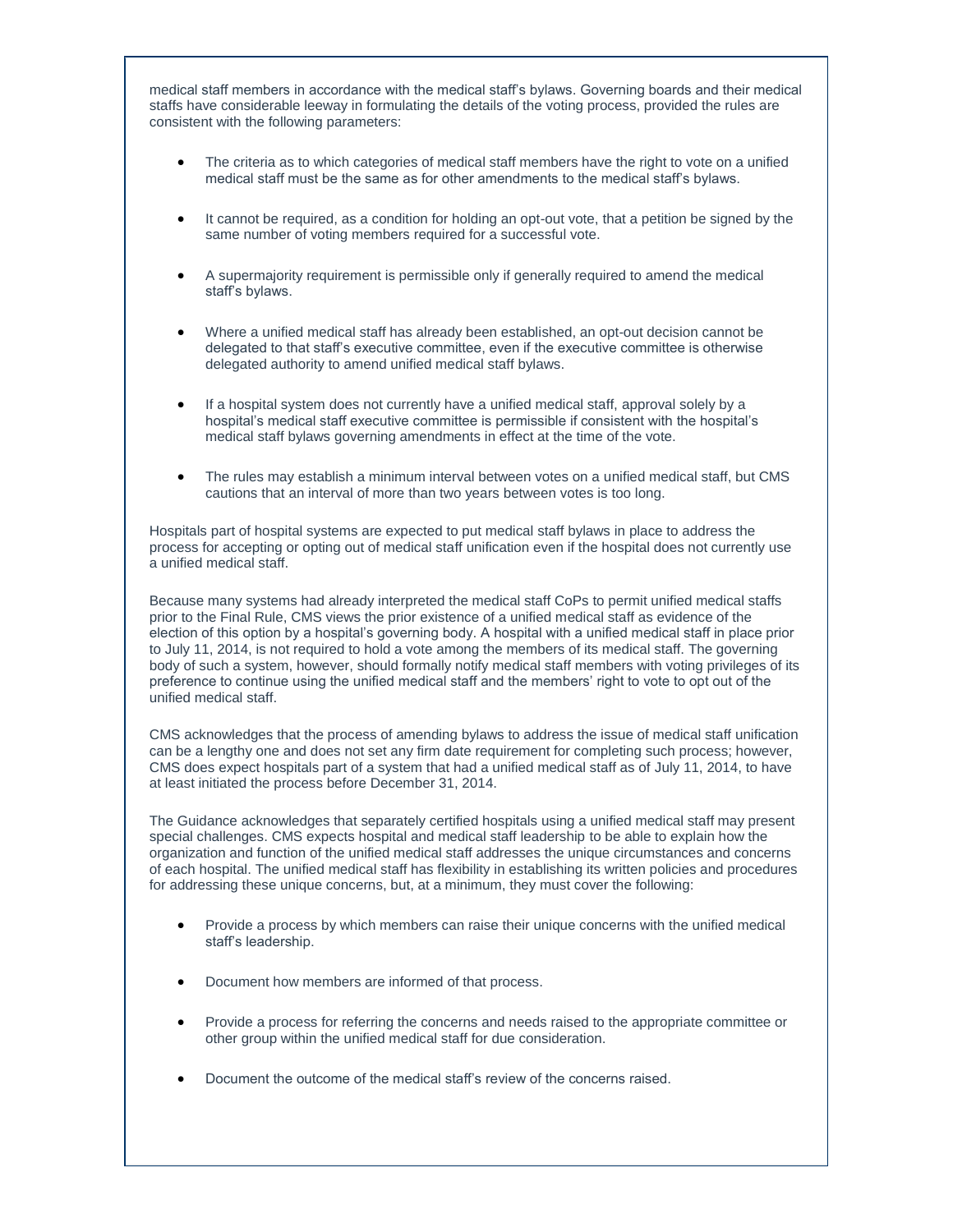## **Other Highlights Regarding Unified Hospital Guidance**

CMS attempts to clarify that a multicampus hospital with several inpatient campuses that are providerbased, remote locations of the hospital does not qualify as a multihospital system; rather, a multicampus hospital is one certified hospital and may not have separate medical staffs at each campus. A multicampus hospital that is part of a hospital system consisting of multiple, separately certified hospitals, however, may share a unified medical staff with other separately certified hospitals within the system.

CMS also recommends that systems deciding whether to use a single governing body for multiple hospitals consider the impact on the Medicare payment status of the hospitals within the system. For instance, a hospital system that includes certain types of hospitals being paid under a Medicare payment system other than the Hospital Inpatient Prospective Payment System (such as hospitals-within-hospitals or hospital satellites) may jeopardize the Medicare payment status of those excluded hospitals if it owns both the tenant and host hospitals and uses a unified medical staff for both.

## <span id="page-2-0"></span>**DOL ANNOUNCES DELAY OF HOME CARE MINIMUM WAGE ENFORCEMENT**

The United States Department of Labor (DOL) recently announced that it is delaying enforcement of its new rule that extends minimum wage and overtime requirements to most home care workers. The DOL has not changed the effective date of the rule (January 1, 2015) but has implemented a six-month period of nonenforcement, ending June 30, 2015. The DOL's policy statement on this nonenforcement period is available in its entirety [here.](http://t2806904.omkt.co/track.aspx?id=402|2AD478|6F10|19C|7BA|0|5EC|1|67F8639E&destination=http%3a%2f%2fwebapps.dol.gov%2fFederalRegister%2fPdfDisplay.aspx%3fDocId%3d27848&dchk=482D1AD1)

#### **Home Care Extension of the Fair Labor Standards Act**

In October 2013, the DOL issued [a final rule](http://t2806904.omkt.co/track.aspx?id=402|2AD478|6F10|19C|7BA|0|5ED|1|67F8639E&destination=http%3a%2f%2fwww.gpo.gov%2ffdsys%2fpkg%2fFR-2013-10-01%2fpdf%2f2013-22799.pdf&dchk=EA5A10) that extends the minimum wage and overtime protections in the Fair Labor Standards Act (FLSA) to all direct care workers employed by third parties, such as home care agencies, who provide essential home care assistance to the elderly and people with illnesses, injuries, or disabilities (Home Care Final Rule). Prior to the Home Care Final Rule, federal law allowed exemptions from minimum wage and overtime compensation for work classified as "companionship services" and from overtime compensation for work classified as "live-in domestic services." The final rule no longer permits third-party employers to claim either exemption, even if the employee is jointly employed by the third party and the individual receiving the services. Organized labor advocates estimate that these modifications will affect nearly two million direct care workers, including home health aides, personal care aides, and certified nursing assistants.

## **Forthcoming Enforcement**

While the DOL's six-month period of nonenforcement will end on June 30, 2015, for the following sixmonth period (July 1, 2015 to December 31, 2015) the DOL will exercise its prosecutorial discretion in deciding whether to bring enforcement actions against employers for violating obligations resulting from the amended regulations. In making these determinations, it will give strong consideration to the employer's efforts to implement the final rule and the state's efforts to bring publicly funded home care programs into compliance. The enforcement delay is in response to requests from advocacy organizations and states with publicly funded home care programs, which require time to make the necessary budgetary, programmatic, and operational adjustments necessary to comply with the FLSA. The DOL will continue to provide technical assistance to regulated entities, particularly state agencies that administer publicly funded home health care programs.

The DOL maintains [a web portal](http://t2806904.omkt.co/track.aspx?id=402|2AD478|6F10|19C|7BA|0|5EE|1|67F8639E&destination=http%3a%2f%2fwww.dol.gov%2fwhd%2fhomecare%2f&dchk=13F63E8C) with interactive tools, fact sheets, and other materials to help families, employers, and workers understand the new requirements regarding home health care wages.

#### <span id="page-2-1"></span>**OIG RELEASES SPECIAL ADVISORY BULLETIN REGARDING PHARMACEUTICAL COPAYMENT COUPONS**

The Office of Inspector General (OIG) recently released [a Special Advisory Bulletin](http://t2806904.omkt.co/track.aspx?id=402|2AD478|6F10|19C|7BA|0|5EF|1|67F8639E&destination=http%3a%2f%2foig.hhs.gov%2ffraud%2fdocs%2falertsandbulletins%2f2014%2fSAB_Copayment_Coupons.pdf&dchk=1D3B9D00) (Bulletin) regarding copayment coupons offered by pharmaceutical manufacturers that reduce or eliminate the out-of-pocket cost for patients to obtain brand-name drugs. The OIG released the Bulletin to alert pharmaceutical manufacturers that it has found copayment coupons are being used to induce the purchase of items payable under Medicare Part D, thereby exposing pharmaceutical manufacturers to sanctions under the